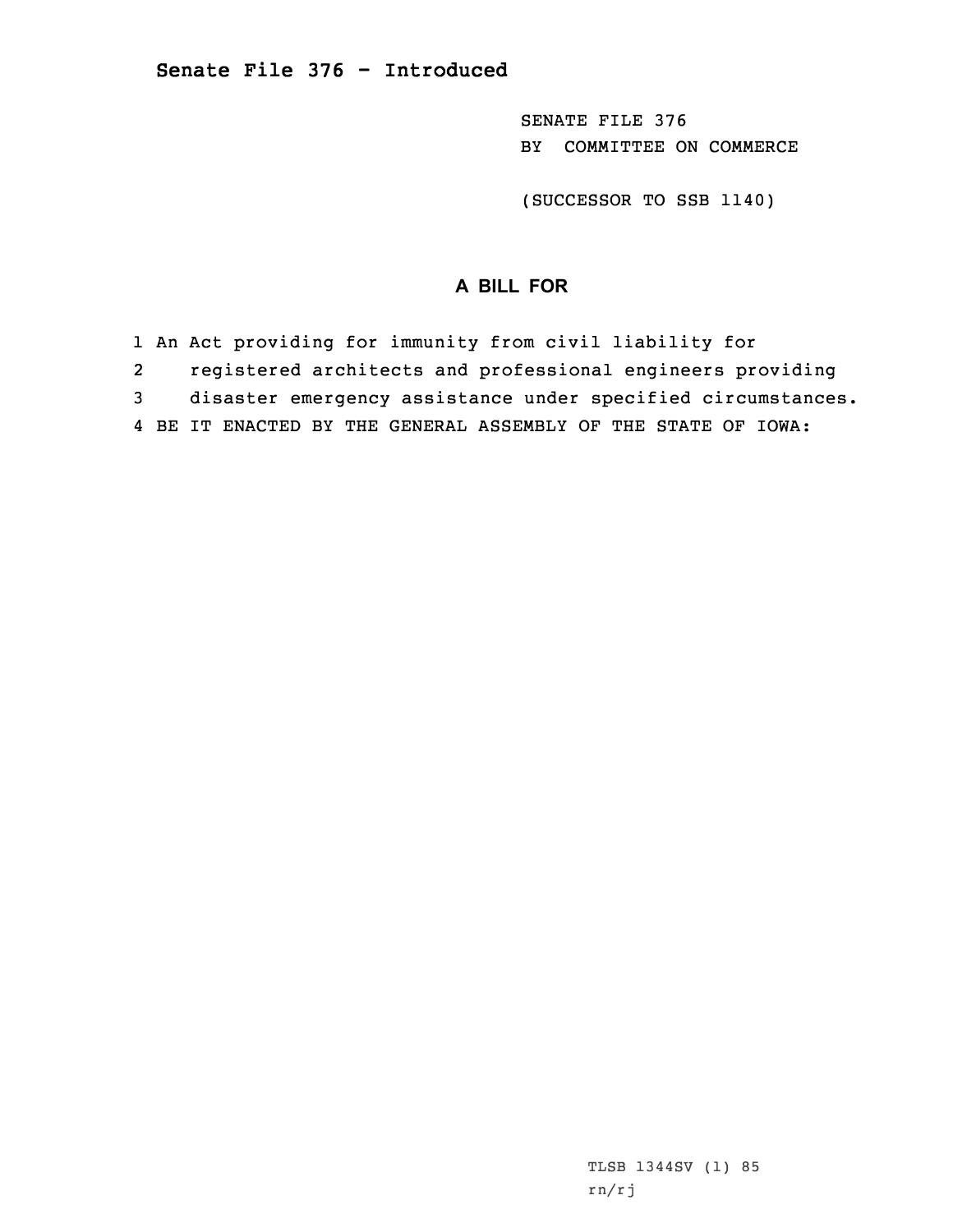1 Section 1. NEW SECTION. **29C.20C Immunity —— registered** 2 **architects and professional engineers.**

 An architect registered pursuant to chapter 544A or <sup>a</sup> professional engineer licensed pursuant to chapter 542B who, during <sup>a</sup> disaster emergency as proclaimed by the governor or <sup>a</sup> major disaster as declared by the president of the United States, in good faith and at the request of or with the approval of <sup>a</sup> national, state, or local public official, law enforcement official, public safety official, or building inspection official believed by the registered architect or professional engineer to be acting in an official capacity, voluntarily and without compensation provides architectural, engineering, structural, electrical, mechanical, or other design professional services related to the disaster emergency shall not be liable for civil damages for any acts or omissions resulting from the services provided, unless such acts or omissions constitute recklessness or willful and wanton misconduct. <sup>A</sup> registered architect or professional engineer who receives expense reimbursement for the performance of services described in this section shall not be considered to have received compensation for such services.

22

## EXPLANATION

 This bill confers immunity from civil liability for registered architects and professional engineers providing assistance pursuant to <sup>a</sup> disaster emergency declared by the governor or <sup>a</sup> major disaster declared by the president of the United States pursuant to Code chapter 29C. The bill provides that when architectural, engineering, structural, electrical, mechanical, or other design professional services are rendered in good faith at the request of or with the approval of <sup>a</sup> national, state, or local public official, law enforcement official, public safety official, or building inspection official believed by the registered architect or professional engineer to be acting in an official capacity, and are rendered voluntarily and without compensation, <sup>a</sup> registered architect

-1-

LSB 1344SV (1) 85  $rn/rj$  1/2